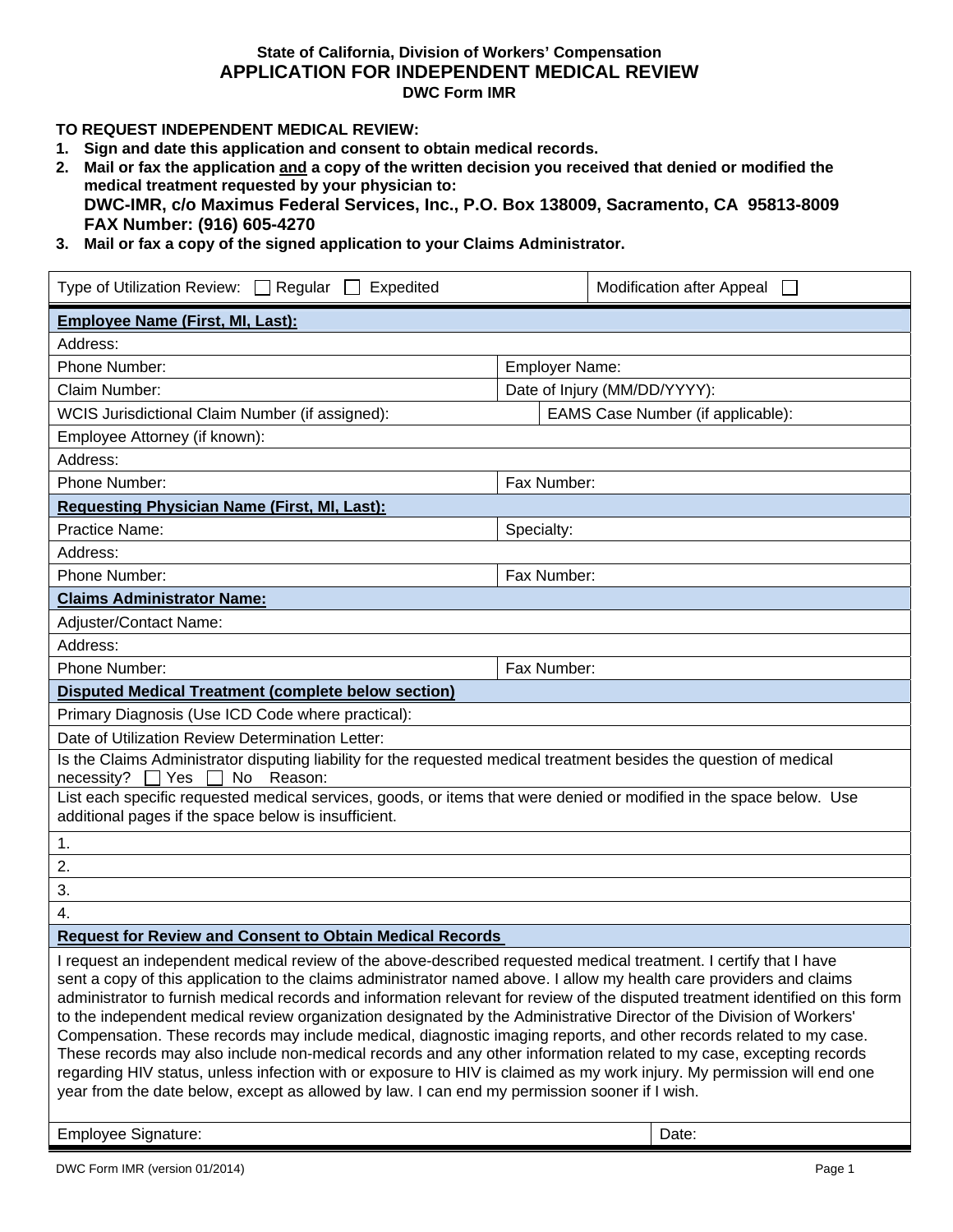# **INSTRUCTIONS FOR COMPLETING THE APPLICATION FOR INDEPENDENT MEDICAL REVIEW FORM**

If your workers' compensation claims administrator sent you a written determination letter that denied or modified a request for medical treatment made by your treating physician, you can request, at no cost to you, an Independent Medical Review (IMR) of the medical treatment request by a physician who is not connected to your claims administrator. If the IMR is decided in your favor, your claims administrator must give you the service or treatment your physician requested.

**IF YOU DECIDE NOT TO PARTICIPATE IN THE IMR PROCESS YOU MAY LOSE YOUR RIGHT TO CHALLENGE THE DENIAL, DELAY, OR MODIFICATION OF MEDICAL TREATMENT REFERRED TO ON PAGE ONE OF THE APPLICATION FOR INDEPENDENT MEDICAL REVIEW.** 

**You can request independent medical review by signing and submitting this form with a copy of the written determination letter that denied or modified the medical treatment requested by your physician. You must also send a copy of the signed application to your claims administrator.** 

- The information on the form was filled in by your claims administrator. If you believe that any of the information is incorrect, submit a separate sheet that provides the correct information.
- If you wish to have your attorney, treating physician, parent, guardian, relative, or other person act on your behalf in filing this application, complete the attached authorized representative designation form and return it with your application. This person may sign the application for you and submit documents on your behalf.
- If the recommended medical treatment that was denied or modified must be provided to you immediately because you are facing an imminent and serious threat to your health, and your claims administrator did **not** perform an expedited or rushed review on your physician's request, this application **must** be submitted with a statement from your physician, supported by medical records, that confirms your condition.
- Mail or fax the application and a copy of the utilization review decision to:

**DWC-IMR, c/o Maximus Federal Services, Inc. P.O. Box 138009, Sacramento, CA 95813-8009 FAX Number: (916) 605-4270** 

- **Your IMR application, along with a copy of the written determination letter, must be received by Maximus Federal Services, Inc. within thirty-five (35) days from the mailing date of the written determination letter informing you that the medical treatment requested by your treating physician was denied or modified.**
- Send a copy of the signed application to your Claims Administrator. You do not need to include a copy of the written determination letter.

#### **Your Right to Provide Information**

You have the right to submit, either directly or through your treating physician, information to support the requested medical treatment. Such information may include:

- Your treating physician's recommendation that the requested medical treatment is medically necessary for your medical condition.
- Reasonable information and documents showing that the recommended medical treatment is or was medically necessary, including all documents or records provided by your treating physician or any additional material you believe is relevant.
- Evidence that the medical guidelines relied upon to deny or modify your physician's requested medical treatment does not apply to your condition or is scientifically incorrect.
- If the medical treatment was provided on an urgent care or emergency basis, information or justification that the requested medical treatment was medically necessary for your medical condition

If you have any questions regarding the IMR process, you can obtain free information from a Division of Workers' Compensation (DWC) information and assistance officer or you can hear recorded information and a list of local offices by calling toll-free 1-800-736-7401. You may also go to the DWC website at www.dwc.ca.gov.